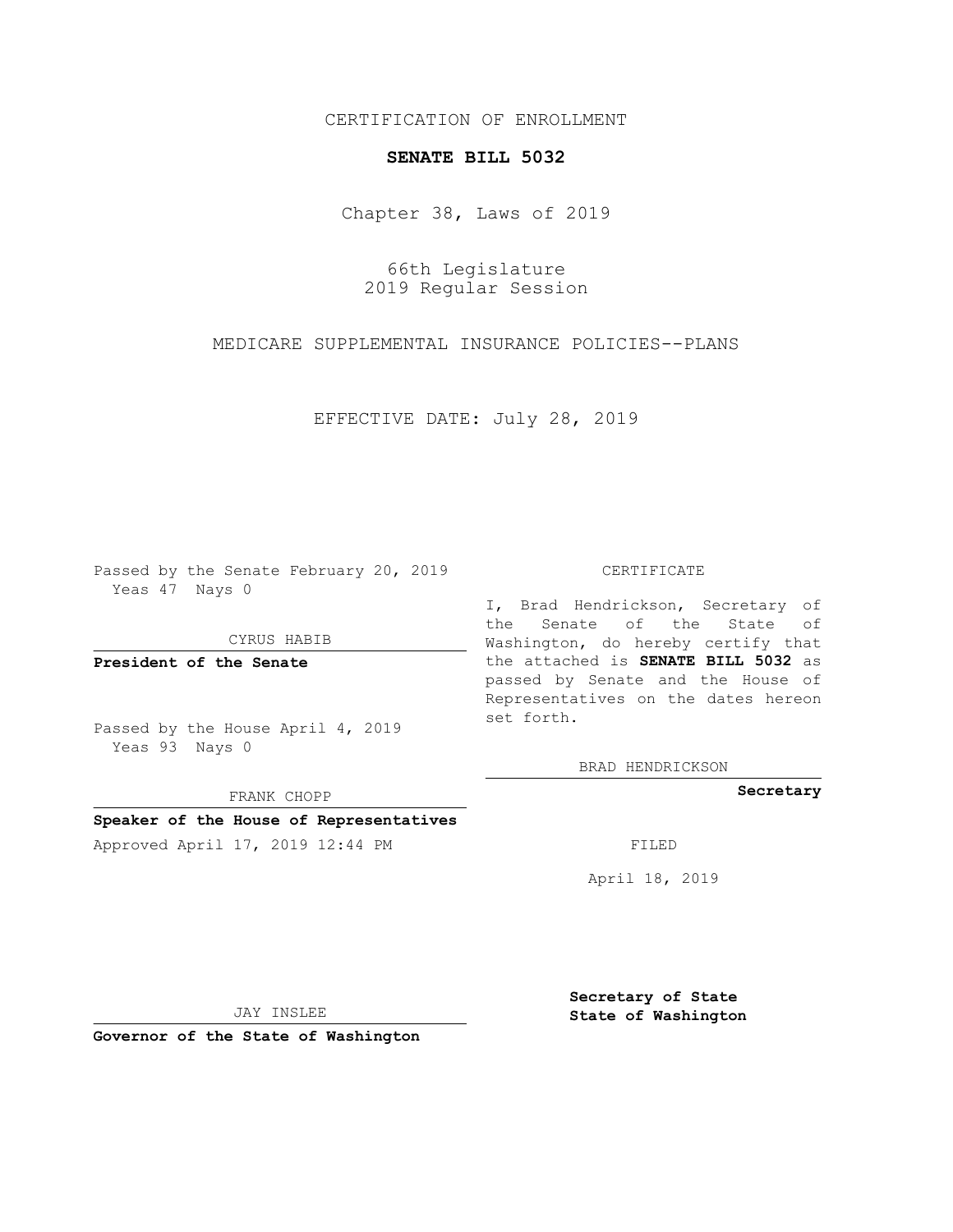## **SENATE BILL 5032**

Passed Legislature - 2019 Regular Session

**State of Washington 66th Legislature 2019 Regular Session**

**By** Senators Cleveland, Keiser, and O'Ban; by request of Insurance Commissioner

Prefiled 12/21/18. Read first time 01/14/19. Referred to Committee on Health & Long Term Care.

1 AN ACT Relating to medicare supplemental insurance policies; and amending RCW 48.66.045 and 48.66.055.2

3 BE IT ENACTED BY THE LEGISLATURE OF THE STATE OF WASHINGTON:

4 **Sec. 1.** RCW 48.66.045 and 2010 c 27 s 3 are each amended to read 5 as follows:

6 (1) Every issuer of a medicare supplement insurance policy or 7 certificate providing coverage to a resident of this state issued on 8 or after January 1, 1996, and before June 1, 2010, must:

 (a) Unless otherwise provided for in RCW 48.66.055, issue 10 coverage under its standardized benefit plans B, C, D, E, F, G, K, and L without evidence of insurability to any resident of this state who is eligible for both medicare hospital and physician services by reason of age or by reason of disability or end-stage renal disease, 14 if the medicare supplement policy replaces another medicare supplement standardized benefit plan policy or certificate B, C, D, E, F, G, K, or L, or other more comprehensive coverage than the 17 replacing policy; and

 (b) Unless otherwise provided for in RCW 48.66.055, issue coverage under its standardized plans A, H, I, and J without evidence of insurability to any resident of this state who is eligible for both medicare hospital and physician services by reason of age or by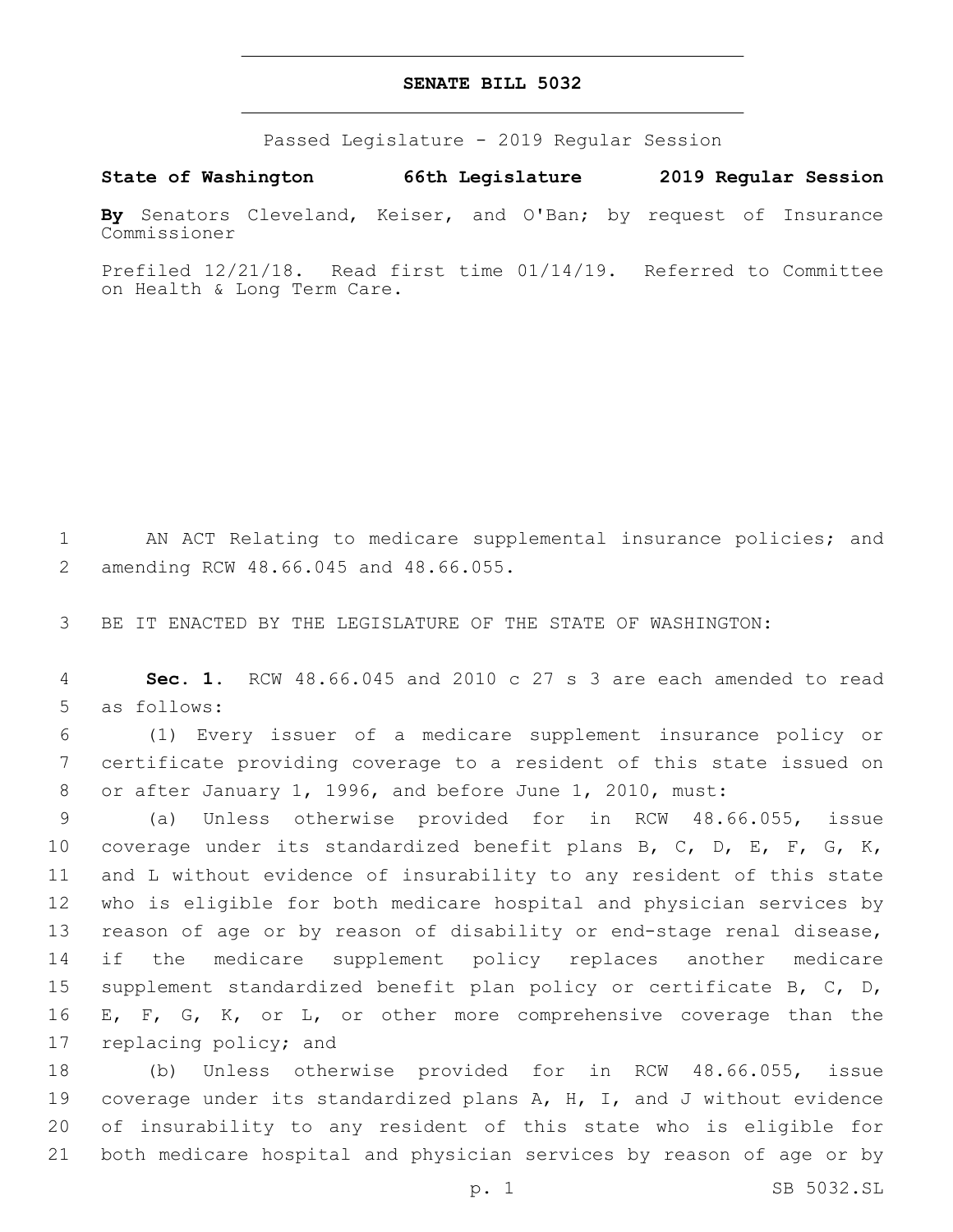reason of disability or end-stage renal disease, if the medicare supplement policy replaces another medicare supplement policy or certificate which is the same standardized plan as the replaced policy. After December 31, 2005, plans H, I, and J may be replaced only by the same plan if that plan has been modified to remove 6 outpatient prescription drug coverage.

 (2)(a) Unless otherwise provided for in RCW 48.66.055, every issuer of a medicare supplement insurance policy or certificate providing coverage to a resident of this state issued on or after June 1, 2010, must issue coverage under its standardized plans B, C, D, F, F with high deductible, G, G with high deductible, K, L, M, or N without evidence of insurability to any resident of this state who 13 is eligible for both medicare hospital and physician services prior to January 1, 2020, by reason of age or by reason of disability or end-stage renal disease, if the medicare supplement policy or certificate replaces another medicare supplement policy or 17 certificate or other more comprehensive coverage; ((and))

 (b) Unless otherwise provided in RCW 48.66.055, every issuer of a medicare supplement insurance policy or certificate providing 20 coverage to a resident of this state issued on or after January 1, 21 2020, must issue coverage under its standardized plans B, D, G, G 22 with high deductible, K, L, M, or N without evidence of insurability 23 to any resident of this state who is eligible for both medicare hospital and physician services on or after January 1, 2020, by 25 reason of age, disability, or end-stage renal disease, if the medicare supplement policy or certificate replaces another medicare supplement policy or certificate or other more comprehensive 28 coverage; and

 (c) Unless otherwise provided for in RCW 48.66.055, issue coverage under its standardized plan A without evidence of insurability to any resident of this state who is eligible for both medicare hospital and physician services by reason of age or by reason of disability or end-stage renal disease, if the medicare supplement policy or certificate replaces another standardized plan A 35 medicare supplement policy or certificate.

 (3) Every issuer of a medicare supplement insurance policy or certificate providing coverage to a resident of this state issued on or after January 1, 1996, must set rates only on a community-rated basis. Premiums must be equal for all policyholders and certificate holders under a standardized medicare supplement benefit plan form,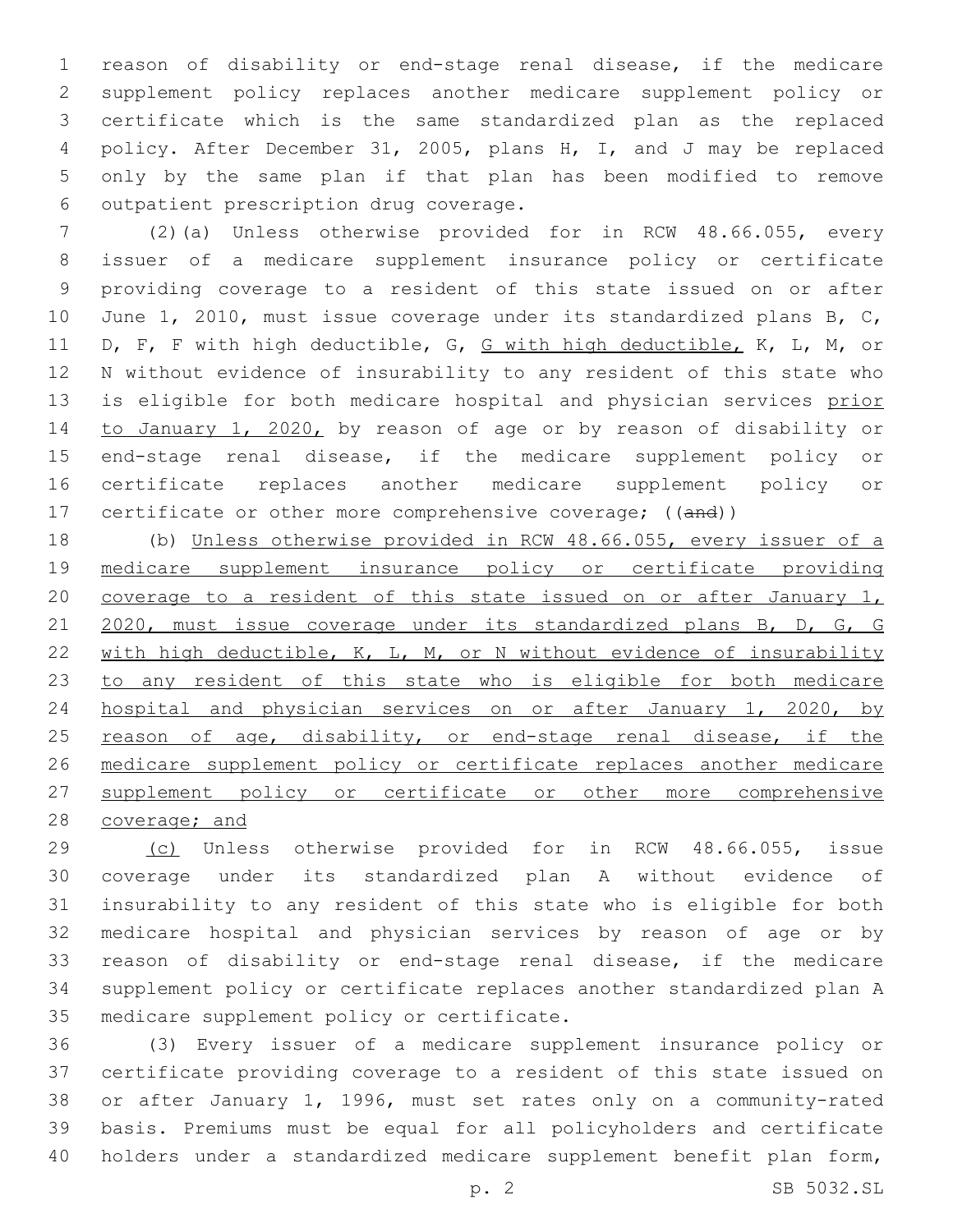except that an issuer may vary premiums based on spousal discounts, frequency of payment, and method of payment including automatic deposit of premiums and may develop no more than two rating pools that distinguish between an insured's eligibility for medicare by 5 reason of:

(a) Age; or

(b) Disability or end-stage renal disease.7

 **Sec. 2.** RCW 48.66.055 and 2008 c 217 s 64 are each amended to 9 read as follows:

 (1) Under this section, persons eligible for a medicare supplement policy or certificate are those individuals described in subsection (3) of this section who, subject to subsection (3)(b)(ii) 13 of this section, apply to enroll under the policy not later than sixty-three days after the date of the termination of enrollment described in subsection (3) of this section, and who submit evidence of the date of termination or disenrollment, or medicare part D enrollment, with the application for a medicare supplement policy.

 (2) With respect to eligible persons, an issuer may not deny or condition the issuance or effectiveness of a medicare supplement policy described in subsection (4) of this section that is offered and is available for issuance to new enrollees by the issuer, shall not discriminate in the pricing of such a medicare supplement policy because of health status, claims experience, receipt of health care, or medical condition, and shall not impose an exclusion of benefits based on a preexisting condition under such a medicare supplement 26 policy.

 (3) "Eligible persons" means an individual that meets the 28 requirements of (a), (b), (c), (d), (e), or (f) of this subsection, 29 as follows:

 (a) The individual is enrolled under an employee welfare benefit plan that provides health benefits that supplement the benefits under medicare; and the plan terminates, or the plan ceases to provide all such supplemental health benefits to the individual;

 (b)(i) The individual is enrolled with a medicare advantage organization under a medicare advantage plan under part C of medicare, and any of the following circumstances apply, or the individual is sixty-five years of age or older and is enrolled with a program of all inclusive care for the elderly (PACE) provider under section 1894 of the social security act, and there are circumstances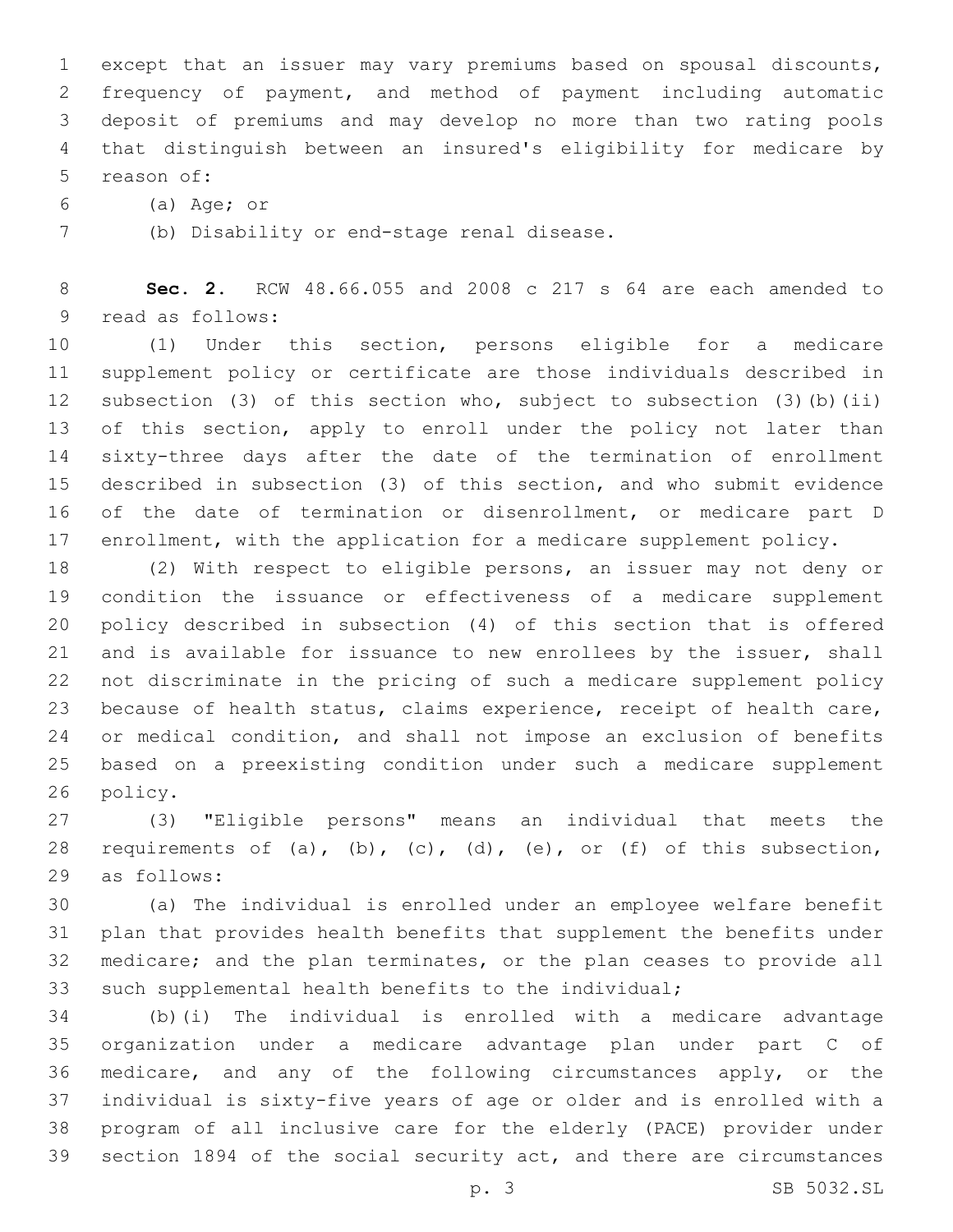similar to those described in this subsection (3)(b) that would permit discontinuance of the individual's enrollment with the provider if the individual were enrolled in a medicare advantage plan:4

 (A) The certification of the organization or plan has been 6 terminated:

 (B) The organization has terminated or otherwise discontinued 8 providing the plan in the area in which the individual resides;

 (C) The individual is no longer eligible to elect the plan because of a change in the individual's place of residence or other change in circumstances specified by the secretary of the United States department of health and human services, but not including termination of the individual's enrollment on the basis described in section 1851(g)(3)(B) of the federal social security act (where the individual has not paid premiums on a timely basis or has engaged in disruptive behavior as specified in standards under section 1856 of the federal social security act), or the plan is terminated for all 18 individuals within a residence area;

 (D) The individual demonstrates, in accordance with guidelines established by the secretary of the United States department of 21 health and human services, that:

 (I) The organization offering the plan substantially violated a material provision of the organization's contract under this part in relation to the individual, including the failure to provide an enrollee on a timely basis medically necessary care for which benefits are available under the plan or the failure to provide such covered care in accordance with applicable quality standards; or

 (II) The organization, an insurance producer, or other entity acting on the organization's behalf materially misrepresented the plan's provisions in marketing the plan to the individual; or

 (E) The individual meets other exceptional conditions as the secretary of the United States department of health and human 33 services may provide.

 (ii)(A) An individual described in (b)(i) of this subsection may elect to apply (a) of this subsection by substituting, for the date of termination of enrollment, the date on which the individual was notified by the medicare advantage organization of the impending termination or discontinuance of the medicare advantage plan it offers in the area in which the individual resides, but only if the individual disenrolls from the plan as a result of such notification.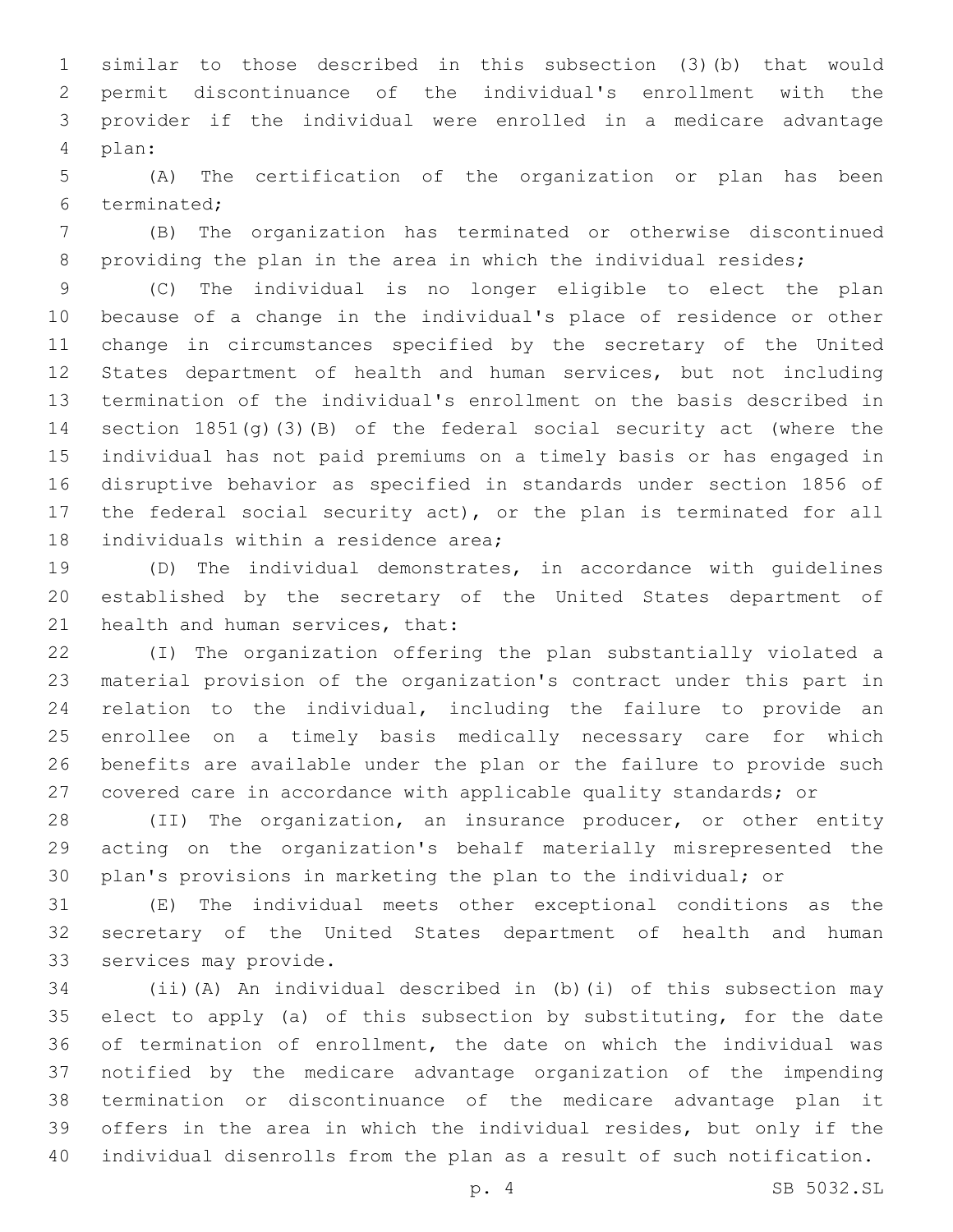(B) In the case of an individual making the election under (b)(ii)(A) of this subsection, the issuer involved shall accept the application of the individual submitted before the date of termination of enrollment, but the coverage under subsection (1) of this section is only effective upon termination of coverage under the medicare advantage plan involved;6

(c)(i) The individual is enrolled with:7

 (A) An eligible organization under a contract under section 1876 9 (medicare risk or cost);

 (B) A similar organization operating under demonstration project 11 authority, effective for periods before April 1, 1999;

 (C) An organization under an agreement under section 13 1833(a)(1)(A) (health care prepayment plan); or

(D) An organization under a medicare select policy; and

 (ii) The enrollment ceases under the same circumstances that would permit discontinuance of an individual's election of coverage 17 under (b)(i) of this subsection;

 (d) The individual is enrolled under a medicare supplement policy 19 and the enrollment ceases because:

 (i)(A) Of the insolvency of the issuer or bankruptcy of the 21 nonissuer organization; or

 (B) Of other involuntary termination of coverage or enrollment 23 under the policy;

 (ii) The issuer of the policy substantially violated a material 25 provision of the policy; or

 (iii) The issuer, an insurance producer, or other entity acting on the issuer's behalf materially misrepresented the policy's provisions in marketing the policy to the individual;

 (e)(i) The individual was enrolled under a medicare supplement policy and terminates enrollment and subsequently enrolls, for the first time, with any medicare advantage organization under a medicare advantage plan under part C of medicare, any eligible organization under a contract under section 1876 (medicare risk or cost), any similar organization operating under demonstration project authority, any PACE program under section 1894 of the social security act or a 36 medicare select policy; and

 (ii) The subsequent enrollment under (e)(i) of this subsection is terminated by the enrollee during any period within the first twelve months of such subsequent enrollment (during which the enrollee is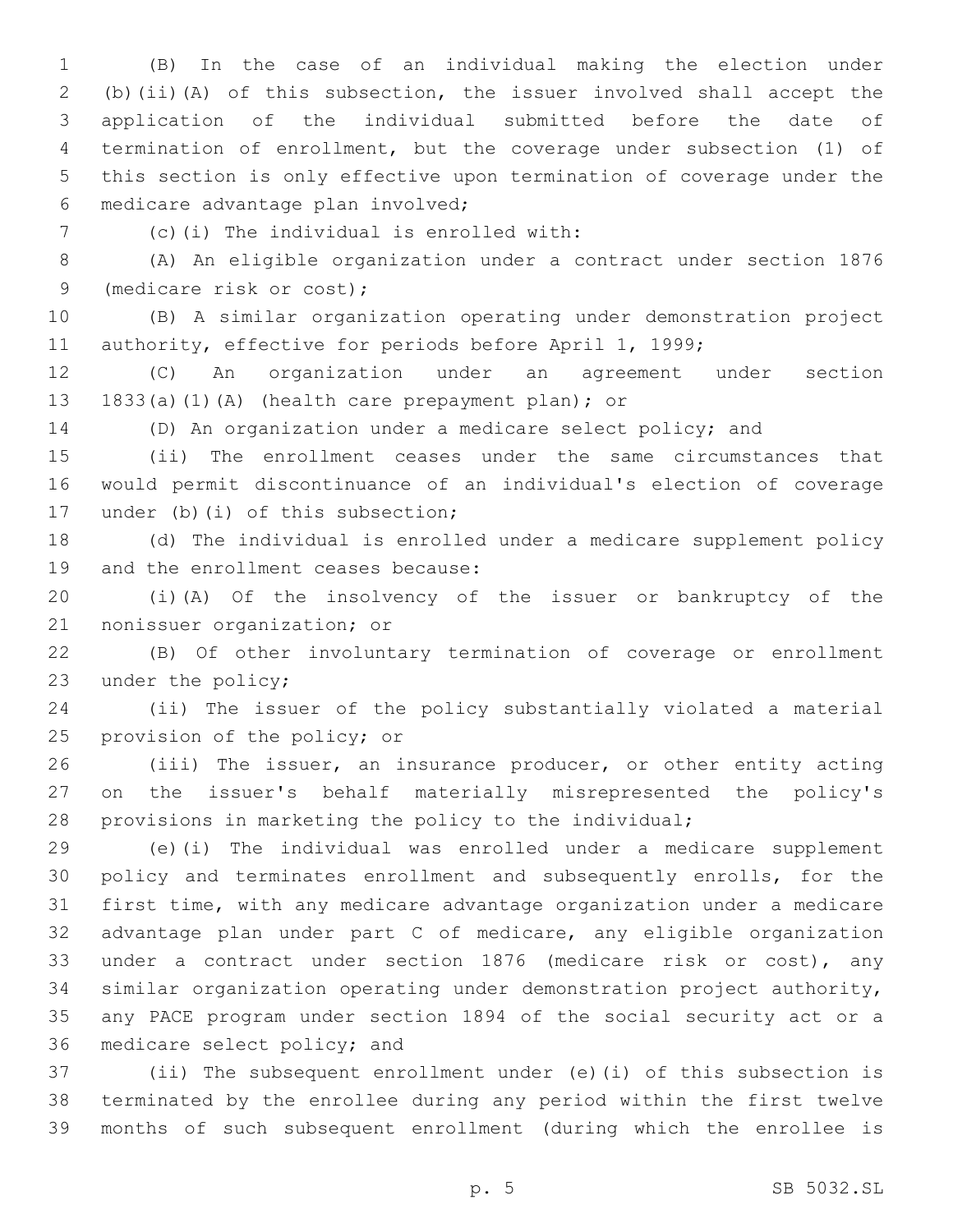permitted to terminate such subsequent enrollment under section 2 1851(e) of the federal social security act);

 (f) The individual, upon first becoming eligible for benefits under part A of medicare at age sixty-five, enrolls in a medicare advantage plan under part C of medicare, or in a PACE program under section 1894, and disenrolls from the plan or program by not later than twelve months after the effective date of enrollment; or

 (g) The individual enrolls in a medicare part D plan during the initial enrollment period and, at the time of enrollment in part D, was enrolled under a medicare supplement policy that covers outpatient prescription drugs, and the individual terminates enrollment in the medicare supplement policy and submits evidence of enrollment in medicare part D along with the application for a policy 14 described in subsection  $(4)$   $((+d))$   $(a)$   $(iy)$  of this section.

 (4)(a) An eligible person under subsection (3) of this section is entitled to a medicare supplement policy as follows:

 $((+a+))$   $(i)$  A person eligible under subsection (3)(a), (b), (c), and (d) of this section is entitled to a medicare supplement policy that has a benefit package classified as plan A through F (including F with a high deductible), K, or L, offered by any issuer;

21 ( $(\frac{1}{b}(\frac{i}{1}))$   $(i)$   $(A)$  Subject to  $((\frac{1}{b}(\frac{i}{1})))$   $(a)$   $(ii)$   $(B)$  of this subsection, a person eligible under subsection (3)(e) of this section is entitled to the same medicare supplement policy in which the individual was most recently previously enrolled, if available from the same issuer, or, if not so available, a policy described in (a) 26 (i) of this subsection;

 $(1)$  ( $(\frac{1+i}{1})$ ) (B) After December 31, 2005, if the individual was most recently enrolled in a medicare supplement policy with an outpatient prescription drug benefit, a medicare supplement policy described in 30 this subsection (4)( $(\frac{1}{b}(\frac{1}{1})^2)$ ) (a)(ii)(B) is:

 ( $(A)$ ))  $(I)$  The policy available from the same issuer but modified to remove outpatient prescription drug coverage; or

33  $((+B)^2)$   $(II)$  At the election of the policyholder, an A, B, C, F (including F with a high deductible), K, or L policy that is offered 35 by any issuer;

 ((((e))) (iii) A person eligible under subsection (3)(f) of this section is entitled to any medicare supplement policy offered by any 38 issuer; and

39  $((\{d\})$   $(iv)$  A person eligible under subsection (3)(q) of this section is entitled to a medicare supplement policy that has a

p. 6 SB 5032.SL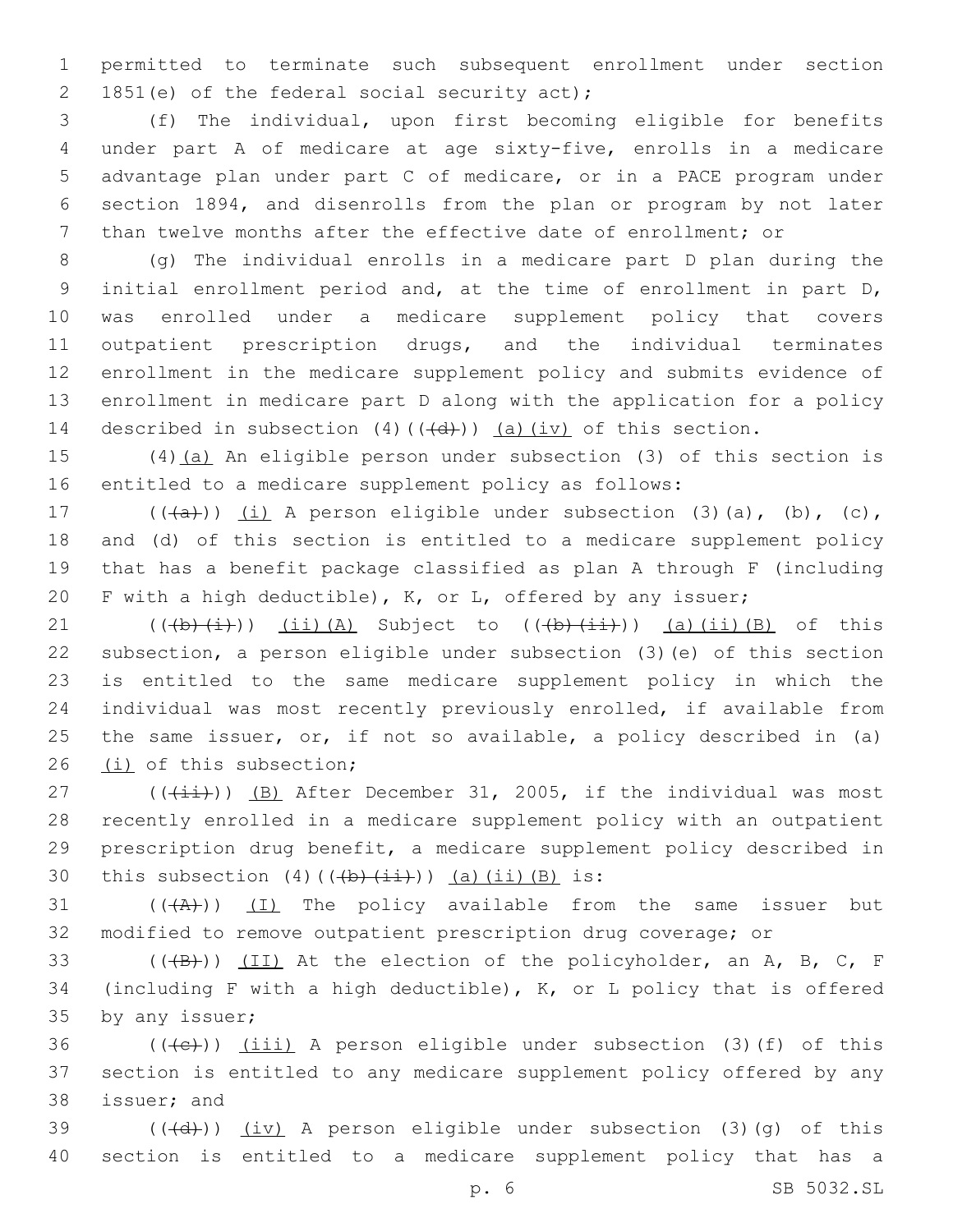benefit package classified as plan A, B, C, F (including F with a high deductible), K, or L and that is offered and is available for issuance to new enrollees by the same issuer that issued the individual's medicare supplement policy with outpatient prescription 5 drug coverage.

 (b) For purposes of this subsection (4), in the case of any individual newly eligible for medicare on or after January 1, 2020, any reference to a medicare supplement policy C or F, including F with high deductible, is deemed to be a reference to a medicare 10 supplement policy D or G, including G with high deductible, 11 respectively, that meets the requirements of this subsection.

 (5)(a) At the time of an event described in subsection (3) of this section, and because of which an individual loses coverage or benefits due to the termination of a contract, agreement, policy, or 15 plan, the organization that terminates the contract or agreement, the issuer terminating the policy, or the administrator of the plan being terminated, respectively, must notify the individual of his or her rights under this section, and of the obligations of issuers of medicare supplement policies under subsection (1) of this section. The notice must be communicated contemporaneously with the 21 notification of termination.

 (b) At the time of an event described in subsection (3) of this section, and because of which an individual ceases enrollment under a 24 contract, agreement, policy, or plan, the organization that offers the contract or agreement, regardless of the basis for the cessation of enrollment, the issuer offering the policy, or the administrator of the plan, respectively, must notify the individual of his or her rights under this section, and of the obligations of issuers of medicare supplement policies under subsection (1) of this section. The notice must be communicated within ten working days of the issuer 31 receiving notification of disenrollment.

32 (6) Guaranteed issue time periods:

 (a) In the case of an individual described in subsection (3)(a) of this section, the guaranteed issue period begins on the later of: (i) The date the individual receives a notice of termination or cessation of all supplemental health benefits (or, if a notice is not received, notice that a claim has been denied because of a termination or cessation), or (ii) the date that the applicable 39 coverage terminates or ceases, and ends sixty-three days thereafter;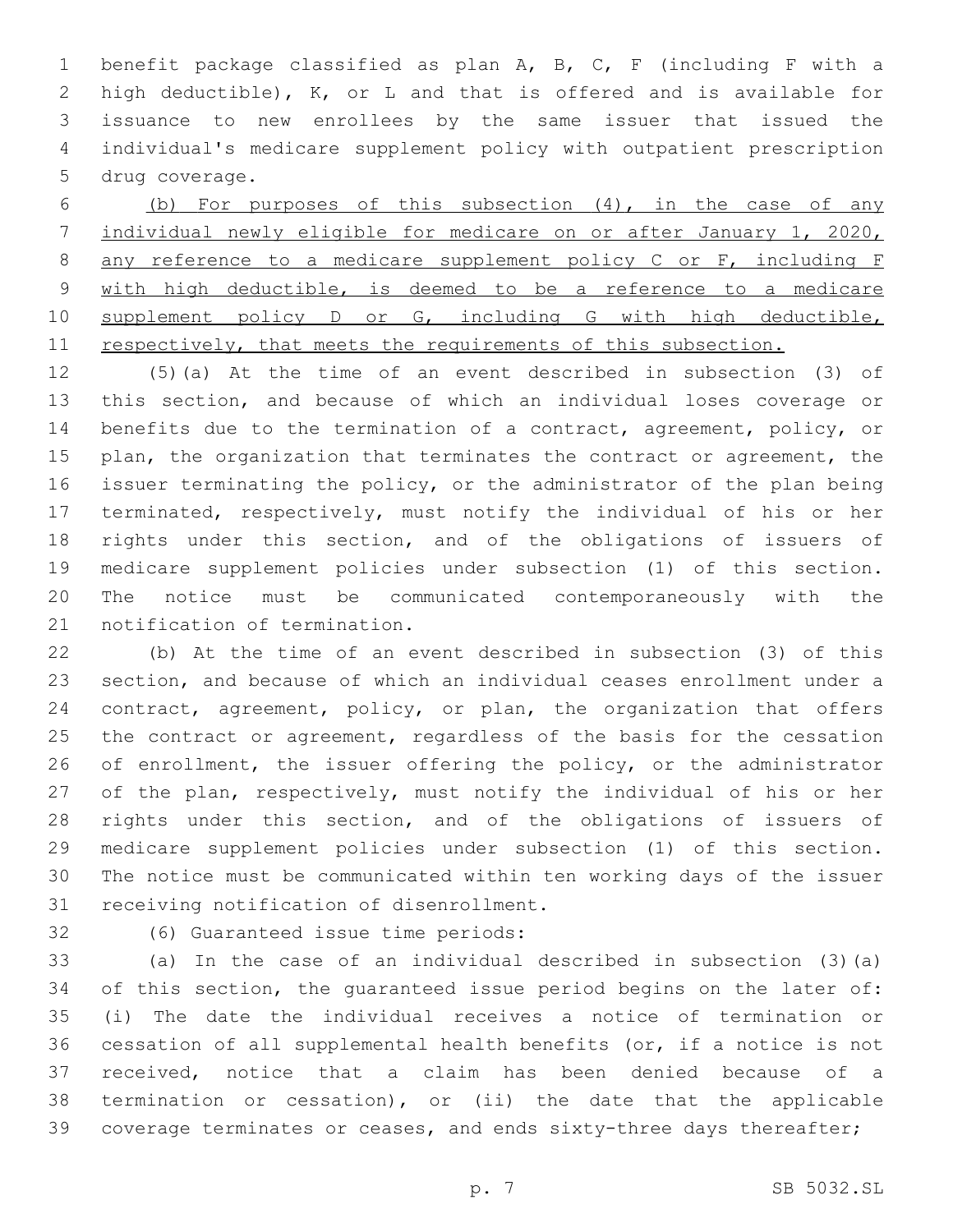(b) In the case of an individual described in subsection (3)(b), (c), (e), or (f) of this section whose enrollment is terminated involuntarily, the guaranteed issue period begins on the date that the individual receives a notice of termination and ends sixty-three days after the date the applicable coverage is terminated;

 (c) In the case of an individual described in subsection (3)(d)(i) of this section, the guaranteed issue period begins on the earlier of: (i) The date that the individual receives a notice of termination, a notice of the issuer's bankruptcy or insolvency, or 10 other such similar notice if any, and (ii) the date that the applicable coverage is terminated, and ends on the date that is 12 sixty-three days after the date the coverage is terminated;

 (d) In the case of an individual described in subsection (3)(b), (d)(ii) and (iii), (e), or (f) of this section, who disenrolls voluntarily, the guaranteed issue period begins on the date that is sixty days before the effective date of the disenrollment and ends on 17 the date that is sixty-three days after the effective date;

 (e) In the case of an individual described in subsection (3)(g) of this section, the guaranteed issue period begins on the date the individual receives notice pursuant to section 1882(v)(2)(B) of the federal social security act from the medicare supplement issuer during the sixty-day period immediately preceding the initial part D enrollment period and ends on the date that is sixty-three days after the effective date of the individual's coverage under medicare part D; and

 (f) In the case of an individual described in subsection (3) of this section but not described in the preceding provisions of this subsection, the guaranteed issue period begins on the effective date of disenrollment and ends on the date that is sixty-three days after 30 the effective date.

 (7) In the case of an individual described in subsection (3)(e) of this section whose enrollment with an organization or provider described in subsection (3)(e)(i) of this section is involuntarily terminated within the first twelve months of enrollment, and who, without an intervening enrollment, enrolls with another organization or provider, the subsequent enrollment is an initial enrollment as 37 described in subsection (3)(e) of this section.

 (8) In the case of an individual described in subsection (3)(f) of this section whose enrollment with a plan or in a program described in subsection (3)(f) of this section is involuntarily